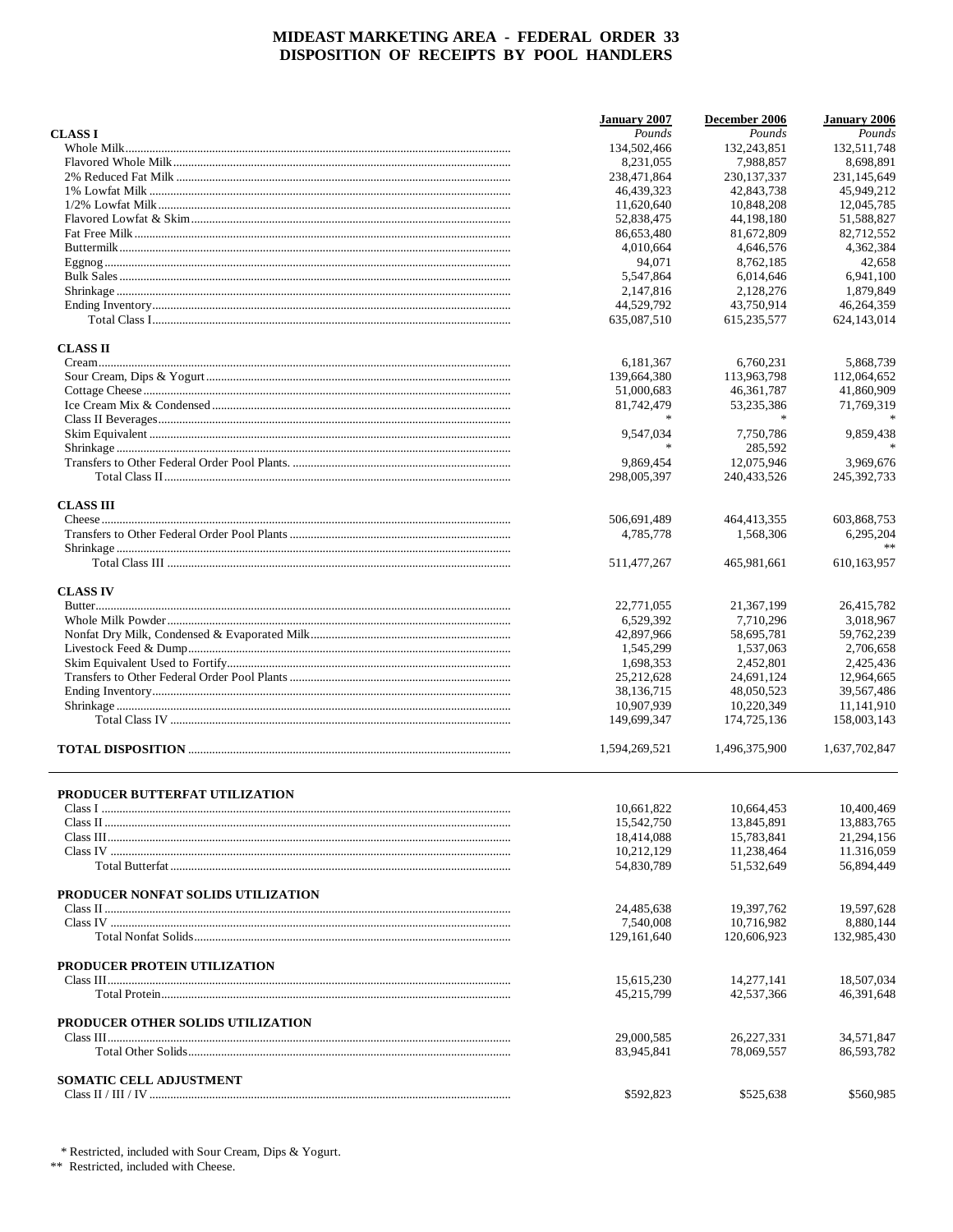|                                    | <b>February 2007</b>     | <b>January 2007</b>      | February 2006            |
|------------------------------------|--------------------------|--------------------------|--------------------------|
| <b>CLASS I</b>                     | Pounds                   | Pounds                   | Pounds                   |
|                                    | 121,012,215              | 134,502,466              | 120,758,350              |
|                                    | 7,528,060                | 8,231,055                | 8,025,077                |
|                                    | 218,130,964              | 238,471,864              | 211,403,374              |
|                                    | 41,481,432               | 46,439,323               | 40,791,710               |
|                                    | 10,219,974               | 11,620,640               | 10,870,628               |
|                                    | 44,075,657               | 52,838,475               | 48,773,425               |
|                                    | 78,907,316               | 86,653,480               | 76,621,863               |
|                                    | 3,866,745                | 4,010,664                | 4,123,236                |
|                                    | 9,251                    | 94,071                   | 3,079                    |
|                                    | 6,487,116                | 5,547,864                | 5,205,764                |
|                                    | 1.940.470                | 2,147,816                | 1,612,960                |
|                                    | 45,729,724               | 44,529,792               | 47,120,632               |
|                                    | 579,388,924              | 635,087,510              | 575,310,098              |
| <b>CLASS II</b>                    |                          |                          |                          |
|                                    | 6,631,166                | 6,181,367                | 5,985,031                |
|                                    | 125,029,996              | 139,664,380              | 94,868,866               |
|                                    | 43,393,195               | 51,000,683               | 43,699,388               |
|                                    | 68, 103, 715             | 81,742,479               | 70,028,449               |
|                                    |                          |                          |                          |
|                                    | 9,020,150                | 9.547.034                | 9,575,867                |
|                                    | $\ast$                   | $\frac{1}{2}$            |                          |
|                                    | 6,313,428                | 9,869,454                | 3,298,998                |
|                                    | 258,491,650              | 298,005,397              | 227,456,599              |
|                                    |                          |                          |                          |
| <b>CLASS III</b>                   |                          |                          |                          |
|                                    | 414,820,464              | 506,691,489              | 559,447,428              |
|                                    | 7,176,941                | 4,785,778                | 7,173,442                |
|                                    | 421,997,405              | 511,477,267              | 566,620,870              |
| <b>CLASS IV</b>                    |                          |                          |                          |
|                                    | 19,220,598               | 22,771,055               | 25,762,187               |
|                                    | 5,732,803                | 6,529,392                | 4,060,323                |
|                                    | 36,057,414               | 42,897,966               | 51,943,328               |
|                                    | 1,372,314                | 1,545,299                | 2,149,600                |
|                                    | 1,326,020                | 1,698,353                | 1,990,279                |
|                                    | 23,450,887               | 25,212,628               | 12,095,376               |
|                                    | 37,627,556               | 38,136,715               | 35,046,547               |
|                                    | 9,667,034                | 10,907,939               | 11,140,588               |
|                                    | 134,454,626              | 149,699,347              | 144, 188, 228            |
|                                    |                          |                          |                          |
|                                    | 1,394,332,605            | 1,594,269,521            | 1,513,575,795            |
|                                    |                          |                          |                          |
| PRODUCER BUTTERFAT UTILIZATION     | 9,682,834                | 10,661,822               | 9,522,004                |
|                                    | 13,928,647               | 15,542,750               | 12,441,566               |
|                                    | 15,394,501               | 18,414,088               | 19,270,894               |
|                                    | 9,268,690                | 10,212,129               | 10,918,703               |
|                                    | 48,274,672               | 54,830,789               | 52,153,167               |
|                                    |                          |                          |                          |
| PRODUCER NONFAT SOLIDS UTILIZATION |                          |                          |                          |
|                                    | 21, 157, 128             | 24,485,638               | 18,075,569               |
|                                    | 7,139,821                | 7,540,008                | 7,760,127                |
|                                    | 112,542,374              | 129, 161, 640            | 122, 183, 204            |
| PRODUCER PROTEIN UTILIZATION       |                          |                          |                          |
|                                    | 12,890,998               | 15,615,230               | 17, 171, 873             |
|                                    | 39,687,155               | 45,215,799               | 42,524,369               |
| PRODUCER OTHER SOLIDS UTILIZATION  |                          |                          |                          |
|                                    | 23,673,143<br>72,855,219 | 29,000,585<br>83,945,841 | 32,150,972<br>79,658,835 |
|                                    |                          |                          |                          |
| SOMATIC CELL ADJUSTMENT            |                          |                          |                          |
|                                    | \$434,916                | \$592,823                | \$513,557                |

 $^{\ast}$  Restricted, included with Sour Cream, Dips & Yogurt.  $^{**}$  Restricted, included with Cheese.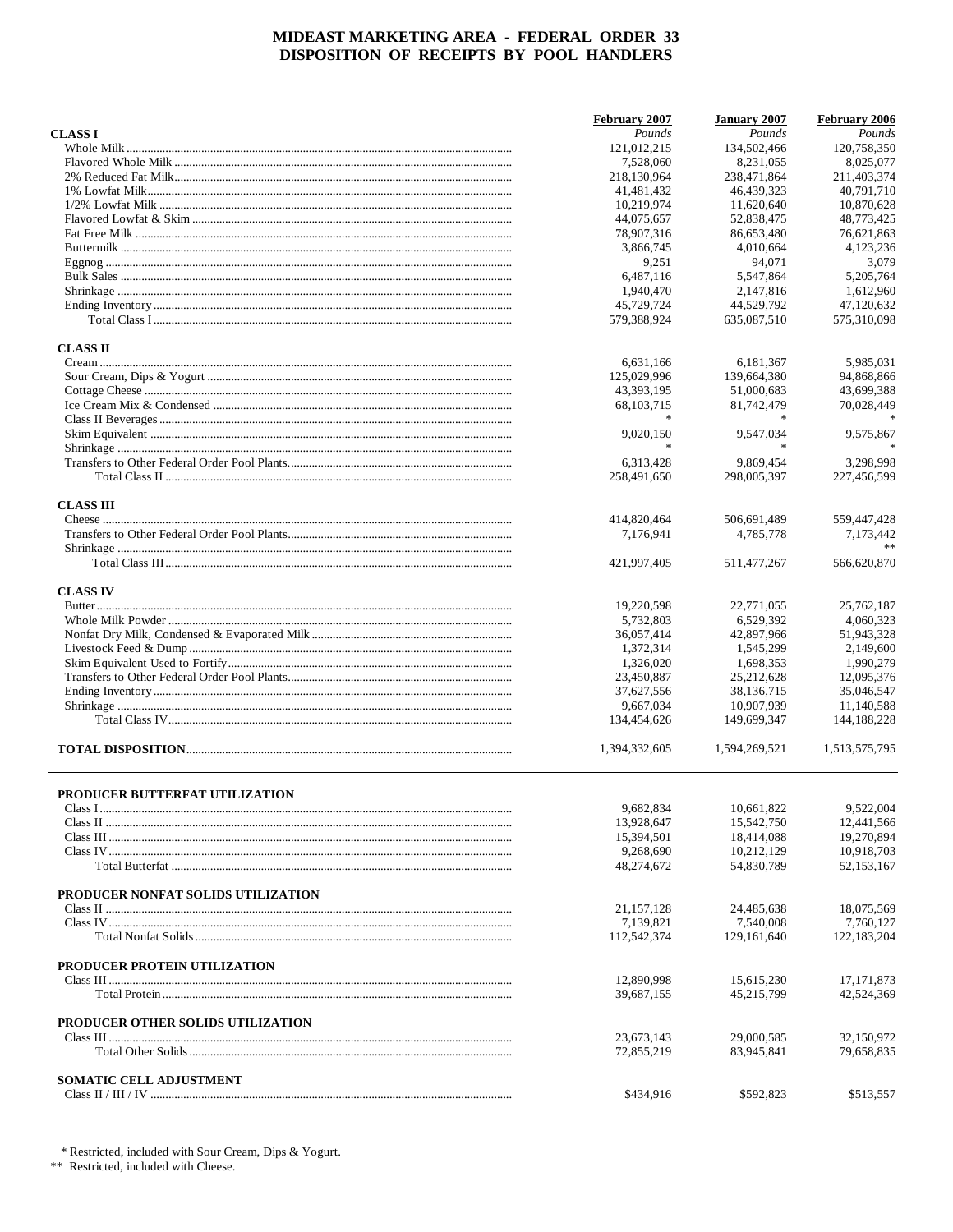|                                       | <b>March 2007</b> | February 2007  | <b>March 2006</b> |
|---------------------------------------|-------------------|----------------|-------------------|
| <b>CLASS I</b>                        | Pounds            | Pounds         | Pounds            |
|                                       | 131,368,694       | 121,012,215    | 134,556,615       |
|                                       | 8,405,586         | 7,528,060      | 8,782,126         |
|                                       | 238,511,487       | 218,130,964    | 235,748,241       |
|                                       | 46,393,693        | 41,481,432     | 44,810,567        |
|                                       | 11,814,150        | 10,219,974     | 11,785,227        |
|                                       |                   |                |                   |
|                                       | 54,432,435        | 44,075,657     | 54,893,608        |
|                                       | 87,623,430        | 78,907,316     | 84, 354, 453      |
|                                       | 4,324,859         | 3,866,745      | 4,647,089         |
|                                       | 3,395             | 9,251          | 3,437             |
|                                       | 5,098,991         | 6,487,116      | 6,717,870         |
|                                       | 2,233,545         | 1,940,470      | 2,820,625         |
|                                       | 46,987,816        | 45,729,724     | 50,038,830        |
|                                       | 637,198,081       | 579,388,924    | 639,158,688       |
| <b>CLASS II</b>                       |                   |                |                   |
|                                       | 7,345,205         | 6,631,166      | 6,817,596         |
|                                       | 129,686,706       | 125,029,996    | 110,273,656       |
|                                       | 52,471,215        | 43,393,195     | 51,185,515        |
|                                       | 93,002,459        | 68, 103, 715   | 80,223,102        |
|                                       |                   |                |                   |
|                                       |                   |                |                   |
|                                       | 12, 117, 795      | 9,020,150      | 11,136,367        |
|                                       | 12,377,426        | $\frac{1}{20}$ |                   |
|                                       | 1,496,661         |                |                   |
|                                       | 10,027,926        | 6,313,428      | 4,518,802         |
|                                       | 318,525,393       | 258,491,650    | 264, 155, 038     |
| <b>CLASS III</b>                      |                   |                |                   |
|                                       | 463,584,748       | 414,820,464    | 633,234,784       |
|                                       | 4,339,796         | 7,176,941      | 7.297.885         |
|                                       |                   |                |                   |
|                                       | 467,924,544       | 421,997,405    | 640,532,669       |
| <b>CLASS IV</b>                       |                   |                |                   |
|                                       |                   |                |                   |
|                                       | 18,368,174        | 19,220,598     | 25,334,327        |
|                                       | 6,652,628         | 5,732,803      | 4,659,949         |
|                                       | 46,987,601        | 36,057,414     | 51,886,313        |
|                                       |                   | 1,372,314      | 2,202,114         |
|                                       | 1,568,404         | 1,326,020      | 2,298,596         |
|                                       | 21,373,866        | 23,450,887     | 15,103,701        |
|                                       | 36,080,572        | 37,627,556     | 26, 191, 803      |
|                                       |                   | 9,667,034      | 12,373,133        |
|                                       | 131,031,245       | 134,454,626    | 140,049,936       |
|                                       | 1,554,679,263     | 1,394,332,605  | 1,683,896,331     |
|                                       |                   |                |                   |
| <b>PRODUCER BUTTERFAT UTILIZATION</b> |                   |                |                   |
|                                       | 10,578,562        | 9,682,834      | 10,677,878        |
|                                       | 16,813,199        | 13.928.647     | 15,381,040        |
|                                       |                   |                |                   |
|                                       | 17,400,904        | 15,394,501     | 21,314,811        |
|                                       | 8,423,376         | 9,268,690      | 10,495,902        |
|                                       | 53,216,041        | 48,274,672     | 57.869.631        |
| PRODUCER NONFAT SOLIDS UTILIZATION    |                   |                |                   |
|                                       | 25,598,524        | 21, 157, 128   | 20,523,585        |
|                                       | 7,087,231         | 7,139,821      | 7,637,195         |
|                                       | 125,551,540       | 112,542,374    | 135,658,311       |
| PRODUCER PROTEIN UTILIZATION          |                   |                |                   |
|                                       | 14,122,846        | 12,890,998     | 19,074,024        |
|                                       | 43,810,335        | 39,687,155     | 47,085,333        |
| PRODUCER OTHER SOLIDS UTILIZATION     |                   |                |                   |
|                                       | 26,330,387        | 23,673,143     | 35,872,803        |
|                                       | 81,741,205        | 72,855,219     | 88,572,978        |
| <b>SOMATIC CELL ADJUSTMENT</b>        |                   |                |                   |
|                                       | \$458,824         | \$434,916      | \$531,321         |
|                                       |                   |                |                   |

 $^{\ast}$  Restricted, included with Sour Cream, Dips & Yogurt.  $^{**}$  Restricted, included with Cheese.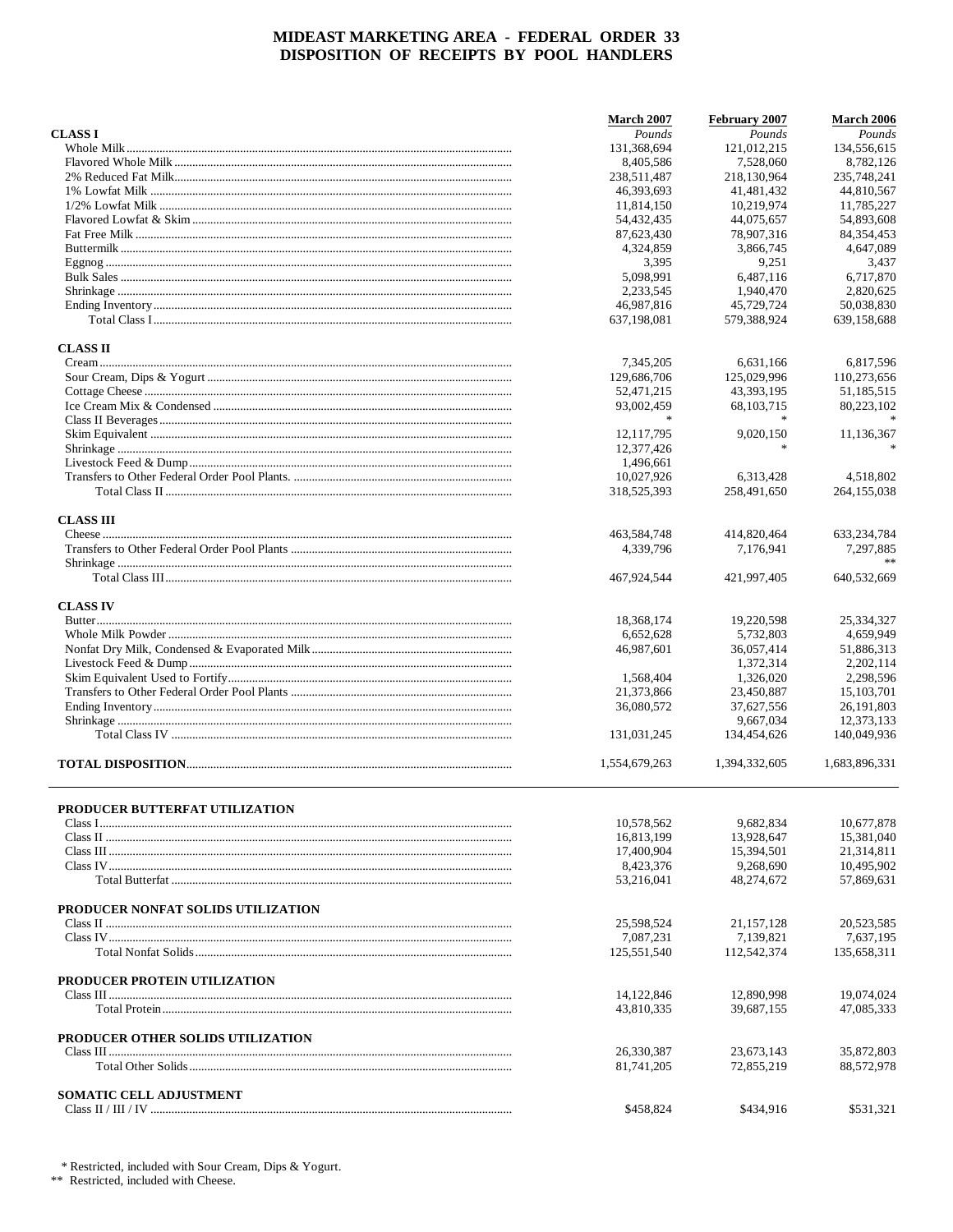|                                    | April 2007               | March 2007               | April 2006               |
|------------------------------------|--------------------------|--------------------------|--------------------------|
| <b>CLASS I</b>                     | Pounds                   | Pounds                   | Pounds                   |
|                                    | 120,432,945              | 131,368,694              | 120,645,584              |
|                                    | 7,869,717                | 8,405,586                | 8,007,380                |
|                                    | 218,482,829              | 238,511,487              | 214,273,779              |
|                                    | 42,209,068               | 46,393,693               | 40,212,414               |
|                                    | 10,392,074               | 11,814,150               | 11,125,048               |
|                                    | 47,288,171               | 54,432,435               | 44,166,800               |
|                                    | 79,615,011               | 87,623,430               | 78,512,759               |
|                                    | 4,079,965                | 4,324,859                | 3,802,186                |
|                                    | $\ast$                   | 3,395                    | 51,225                   |
|                                    | 4,685,155                | 5,098,991                | 3.479.626                |
|                                    | 1,328,582                | 2,233,545                | 1,388,887                |
|                                    | 44,435,047               | 46,987,816               | 46,561,700               |
|                                    | 580,818,564              | 637,198,081              | 572,227,388              |
| <b>CLASS II</b>                    |                          |                          |                          |
|                                    | 6,891,674                | 7,345,205                | 6,558,965                |
|                                    | 135,987,466              | 129,686,706              | 103,123,689              |
|                                    | 49,817,551               | 52,471,215               | 47,515,784               |
|                                    | 83,795,525               | 93,002,459               | 74,407,423               |
|                                    | **                       | **                       |                          |
|                                    | 11,444,156               | 12, 117, 795             | 13,234,737               |
|                                    | 12,527,133               | 12,377,426               | 216,167                  |
|                                    | 1,174,628                | 1,496,661                | $\overline{0}$           |
|                                    | 10,570,560               | 10,027,926               | 4,070,666                |
|                                    | 312,208,693              | 318,525,393              | 249, 127, 431            |
|                                    |                          |                          |                          |
| <b>CLASS III</b>                   |                          |                          | 626,460,007              |
|                                    | 471,830,505              | 463,584,748              |                          |
|                                    | 6,665,216<br>478,495,721 | 4,339,796<br>467,924,544 | 5,096,377<br>631,556,384 |
| <b>CLASS IV</b>                    |                          |                          |                          |
|                                    | 19,703,687               | 18,368,174               | 20,415,771               |
|                                    | 5,579,606                | 6,652,628                | 13,325,749               |
|                                    | 76,242,362               | 46,987,601               | 68,277,587               |
|                                    | $\mathbf{0}$             | $\theta$                 | 1,766,284                |
|                                    | 1,378,941                | 1,568,404                | 1,716,501                |
|                                    | 21,335,143               | 21,373,866               | 18,682,639               |
|                                    | 43,382,687               | 36,080,572               | 52,312,206               |
|                                    |                          |                          | 10,255,025               |
|                                    | 167, 622, 426            | 131,031,245              | 186,751,762              |
|                                    | 1,539,145,404            | 1,554,679,263            | 1,639,662,965            |
|                                    |                          |                          |                          |
| PRODUCER BUTTERFAT UTILIZATION     |                          |                          |                          |
|                                    | 9,525,136                | 10,578,562               | 9,371,947                |
|                                    | 16,648,600               | 16,813,199               | 14,918,529               |
|                                    | 16,592,070               | 17,400,904               | 21.033.414               |
|                                    | 9,110,391                | 8,423,376                | 10,554,184               |
|                                    | 51,876,197               | 53,216,041               | 55,878,074               |
| PRODUCER NONFAT SOLIDS UTILIZATION |                          |                          |                          |
|                                    |                          |                          |                          |
|                                    | 25,382,593               | 25,598,524               | 19,770,029               |
|                                    | 10,106,252               | 7,087,231                | 12,317,258               |
|                                    | 123,828,007              | 125,551,540              | 132,278,391              |
| PRODUCER PROTEIN UTILIZATION       |                          |                          |                          |
|                                    | 14,297,629               | 14,122,846               | 18,632,140               |
|                                    | 43,008,122               | 43,810,335               | 45,490,143               |
| PRODUCER OTHER SOLIDS UTILIZATION  |                          |                          |                          |
|                                    | 26,828,512               | 26,330,387               | 35,473,980               |
|                                    | 80,819,885               | 81,741,205               | 86,788,248               |
| SOMATIC CELL ADJUSTMENT            |                          |                          |                          |
|                                    | \$549,754                | \$458,824                | \$559,344                |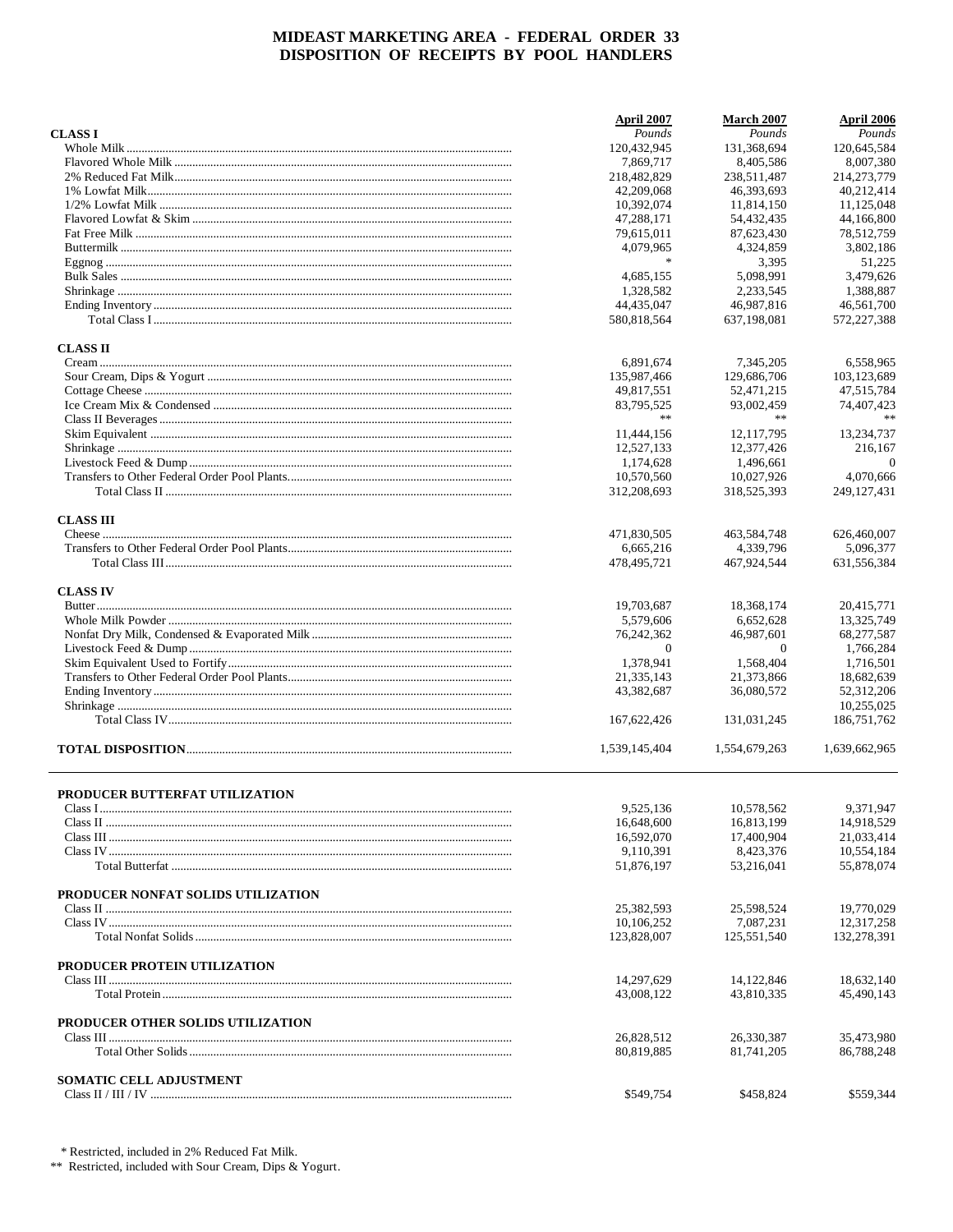|                                    | <b>May 2007</b>          | April 2007               | <b>May 2006</b>             |
|------------------------------------|--------------------------|--------------------------|-----------------------------|
| <b>CLASS I</b>                     | Pounds                   | Pounds                   | Pounds                      |
|                                    | 120,704,881              | 120,432,945              | 128,255,654                 |
|                                    | 8,066,934                | 7,869,717                | 8,677,444                   |
|                                    | 222,796,033              | 218,482,829              | 228,508,042                 |
|                                    | 43.897.372               | 42,209,068               | 43,408,631                  |
|                                    | 10,664,215               | 10,392,074               | 11,643,119                  |
|                                    | 51,221,897               | 47,288,171               | 52,264,486                  |
|                                    | 81,535,910               | 79,615,011               | 83,084,554                  |
|                                    | 4,198,219                | 4,079,965                | 4,594,611                   |
|                                    | $\frac{1}{2}$            | $\ast$                   | 28.452                      |
|                                    | 2.455,040                | 4,685,155                | 3,934,784                   |
|                                    | 1,567,238                | 1,328,582                | 2,062,634                   |
|                                    | 48,938,082               | 44,435,047               | 44,002,824                  |
|                                    | 596,045,821              | 580,818,564              | 610,465,235                 |
| <b>CLASS II</b>                    |                          |                          |                             |
|                                    | 7,509,456                | 6,891,674                | 7,111,303                   |
|                                    | 137,922,367              | 135,987,466              | 105,076,797                 |
|                                    | 48,298,054               | 49,817,551               | 48,503,209                  |
|                                    | 86,394,074<br>**         | 83,795,525<br>$\ast$     | 88,067,118                  |
|                                    |                          |                          |                             |
|                                    | 14,474,217               | 11,444,156               | 16,265,568<br>**            |
|                                    | 11,399,745               | 12,527,133               |                             |
|                                    | 1,502,496<br>5,440,599   | 1,174,628<br>10,570,560  | $\overline{0}$<br>3,599,375 |
|                                    | 312,941,008              | 312,208,693              | 268,623,370                 |
|                                    |                          |                          |                             |
| <b>CLASS III</b>                   |                          |                          |                             |
|                                    | 514, 162, 997            | 471,830,505              | 653,475,154                 |
|                                    | 6,166,141<br>520,329,138 | 6,665,216<br>478,495,721 | 4,899,577<br>658, 374, 731  |
|                                    |                          |                          |                             |
| <b>CLASS IV</b>                    | 17,805,328               | 19,703,687               | 20, 177, 245                |
|                                    | 1,833,650                | 5,579,606                | 6,778,036                   |
|                                    | 44,703,946               | 76,242,362               | 87,740,010                  |
|                                    | $\mathbf{0}$             | $\theta$                 | 2,150,254                   |
|                                    | 1,419,333                | 1,378,941                | 1,910,451                   |
|                                    | 20,252,115               | 21,335,143               | 18,992,270                  |
|                                    | 29,564,229               | 43,382,687               | 38,544,763                  |
|                                    | $\theta$                 | $\theta$                 | 12,452,882                  |
|                                    | 115,578,601              | 167,622,426              | 188,745,911                 |
|                                    | 1,544,894,568            | 1,539,145,404            | 1,726,209,247               |
|                                    |                          |                          |                             |
| PRODUCER BUTTERFAT UTILIZATION     | 9,761,280                | 9,525,136                | 10,164,367                  |
|                                    | 17,013,228               | 16,648,600               | 16,759,796                  |
|                                    | 17,073,903               | 16,592,070               | 21,644,067                  |
|                                    | 7,076,576                | 9,110,391                | 8,923,931                   |
|                                    | 50,924,987               | 51,876,197               | 57,492,161                  |
| PRODUCER NONFAT SOLIDS UTILIZATION |                          |                          |                             |
|                                    | 24,123,272               | 25,382,593               | 20,711,000                  |
|                                    | 6,490,115                | 10,106,252               | 10.639.109                  |
|                                    | 124,005,142              | 123,828,007              | 137,548,508                 |
| PRODUCER PROTEIN UTILIZATION       |                          |                          |                             |
|                                    | 15,507,882               | 14,297,629               | 19,410,673                  |
|                                    | 42,752,558               | 43,008,122               | 47,176,656                  |
| PRODUCER OTHER SOLIDS UTILIZATION  |                          |                          |                             |
|                                    | 29,447,039               | 26,828,512               | 37,149,506                  |
|                                    | 81,252,584               | 80,819,885               | 90, 371, 852                |
| <b>SOMATIC CELL ADJUSTMENT</b>     |                          |                          |                             |
|                                    | \$628,304                | \$549,754                | \$579,792                   |
|                                    |                          |                          |                             |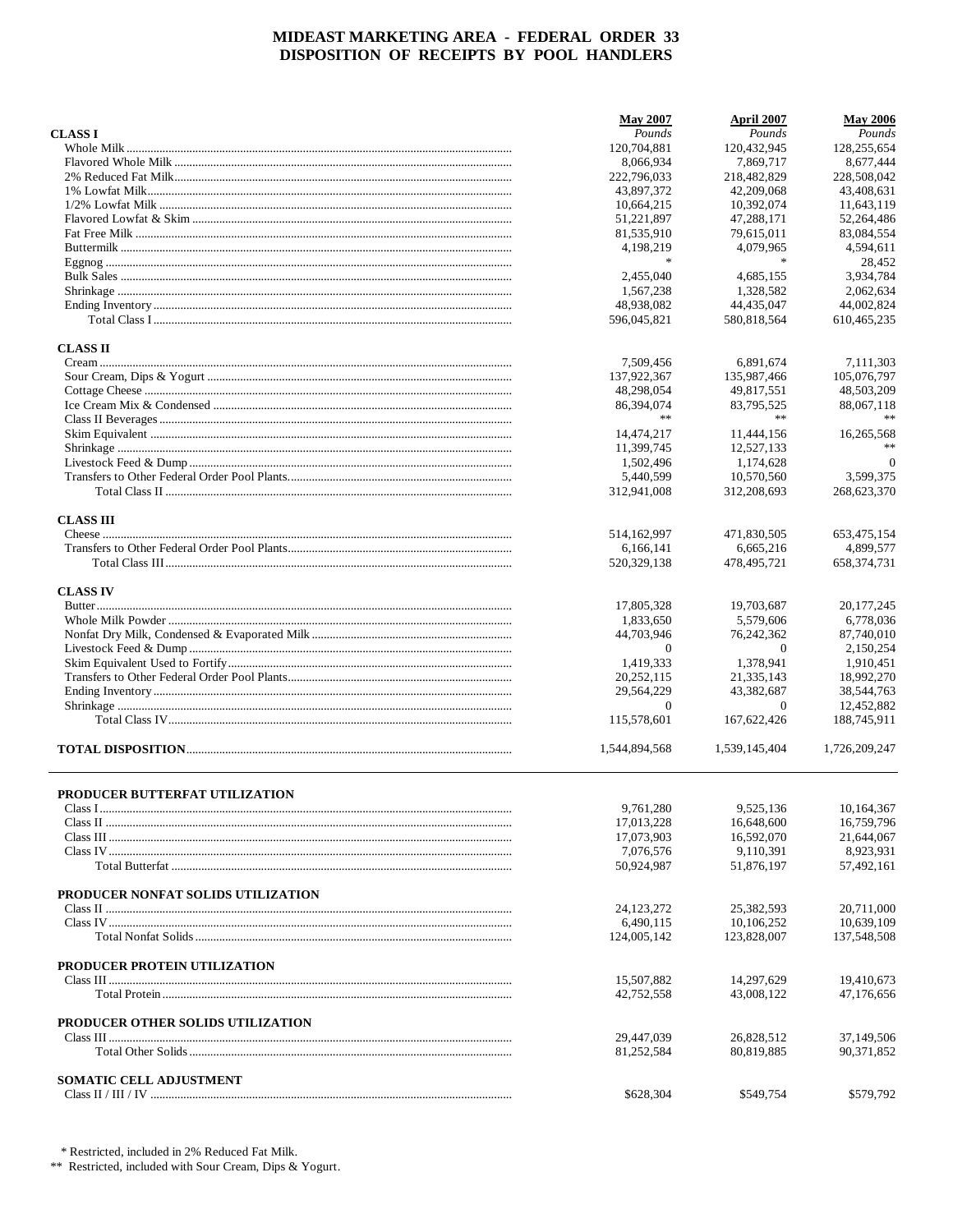|                                    | <b>June 2007</b>         | <b>May 2007</b>          | <b>June 2006</b>           |
|------------------------------------|--------------------------|--------------------------|----------------------------|
| <b>CLASS I</b>                     | Pounds                   | Pounds                   | Pounds                     |
|                                    | 117,399,570              | 120,704,881              | 121,618,304                |
|                                    | 7,455,389                | 8,066,934                | 8,185,170                  |
|                                    | 216,139,677              | 222,796,033              | 216,044,802                |
|                                    | 39,426,116               | 43,897,372               | 37,991,862                 |
|                                    | 10,568,893               | 10,664,215               | 11,021,007                 |
|                                    | 22,074,270               | 51,221,897               | 25,011,072                 |
|                                    | 79,786,153               | 81,535,910               | 78,092,798                 |
|                                    | 3,869,097                | 4,198,219                | 4,074,255                  |
|                                    | $\ast$                   | $\ast$                   |                            |
|                                    | 3,353,637                | 2,455,040                | 4,086,214                  |
|                                    | 1,352,785                | 1,567,238                | 1,660,816                  |
|                                    | 43,752,885               | 48,938,082               | 46,879,739                 |
|                                    | 545,178,472              | 596,045,821              | 554,666,039                |
| <b>CLASS II</b>                    |                          |                          |                            |
|                                    | 7,043,713                | 7,509,456                | 7,120,199                  |
|                                    | 134,671,307              | 137,922,367              | 108,910,810                |
|                                    | 46,058,319               | 48,298,054               | 45,278,643                 |
|                                    | 94, 247, 322             | 86,394,074               | 98,841,835                 |
|                                    | **                       | **                       |                            |
|                                    | 12,590,346               | 14,474,217               | 18,332,519                 |
|                                    | 11.930.969               | 11,399,745               | 228,726                    |
|                                    | 1.527.930                | 1,502,496                | $\Omega$                   |
|                                    | 13,474,587               | 5,440,599                | 5,316,428                  |
|                                    | 321,544,493              | 312.941.008              | 284,029,160                |
|                                    |                          |                          |                            |
| <b>CLASS III</b>                   |                          |                          |                            |
|                                    | 432,120,866              | 514,162,997              | 629, 262, 813              |
|                                    | 3,564,060                | 6,166,141                | 4,298,698                  |
|                                    | $\overline{0}$           | $\theta$                 | ***                        |
|                                    | 435,684,926              | 520,329,138              | 633,561,511                |
| <b>CLASS IV</b>                    |                          |                          |                            |
|                                    | 8,079,388                | 17,805,328               | 11,512,917                 |
|                                    | 2,208,775                | 1,833,650                | 10,747,105                 |
|                                    | 60,461,383               | 44,703,946               | 76,702,624                 |
|                                    | $\Omega$                 | $\Omega$                 | 1,910,675                  |
|                                    | 1,014,445                | 1,419,333                | 1,359,935                  |
|                                    | 19,549,475               | 20,252,115               | 17,804,464                 |
|                                    | 29,670,502               | 29,564,229               | 22,900,963                 |
|                                    | $\Omega$                 | $\theta$                 | 12,216,476                 |
|                                    | 120,983,968              | 115,578,601              | 155, 155, 159              |
|                                    |                          |                          |                            |
|                                    | 1,423,391,859            | 1,544,894,568            | 1,627,411,869              |
|                                    |                          |                          |                            |
| PRODUCER BUTTERFAT UTILIZATION     |                          |                          |                            |
|                                    | 9,060,562                | 9.761.280                | 9,464,050                  |
|                                    | 17,948,782               | 17,013,228               | 17,728,168                 |
|                                    | 15,101,869               | 17,073,903               | 21,021,431                 |
|                                    | 4,193,369                | 7,076,576                | 5,615,835                  |
|                                    | 46,304,582               | 50,924,987               | 53,829,484                 |
| PRODUCER NONFAT SOLIDS UTILIZATION |                          |                          |                            |
|                                    | 25, 351, 251             | 24,123,272               | 21,521,502                 |
|                                    | 7,784,891                | 6,490,115                | 9,624,199                  |
|                                    | 113,931,192              | 124,005,142              | 130,065,246                |
|                                    |                          |                          |                            |
| PRODUCER PROTEIN UTILIZATION       |                          |                          |                            |
|                                    | 12,776,682<br>38,998,912 | 15,507,882<br>42,752,558 | 18,533,847<br>44, 368, 148 |
|                                    |                          |                          |                            |
| PRODUCER OTHER SOLIDS UTILIZATION  |                          |                          |                            |
|                                    | 24,523,203               | 29,447,039               | 35,788,984                 |
|                                    | 74,932,280               | 81,252,584               | 85,697,098                 |
| <b>SOMATIC CELL ADJUSTMENT</b>     |                          |                          |                            |
|                                    | \$555,024                | \$628,304                | \$470,714                  |
|                                    |                          |                          |                            |

 $^\ast$  Restricted, included in 2% Reduced Fat Milk.  $^{\ast\ast}$  Restricted, included with Sour Cream, Dips & Yogurt.

\*\*\* Restricted, included with Cheese.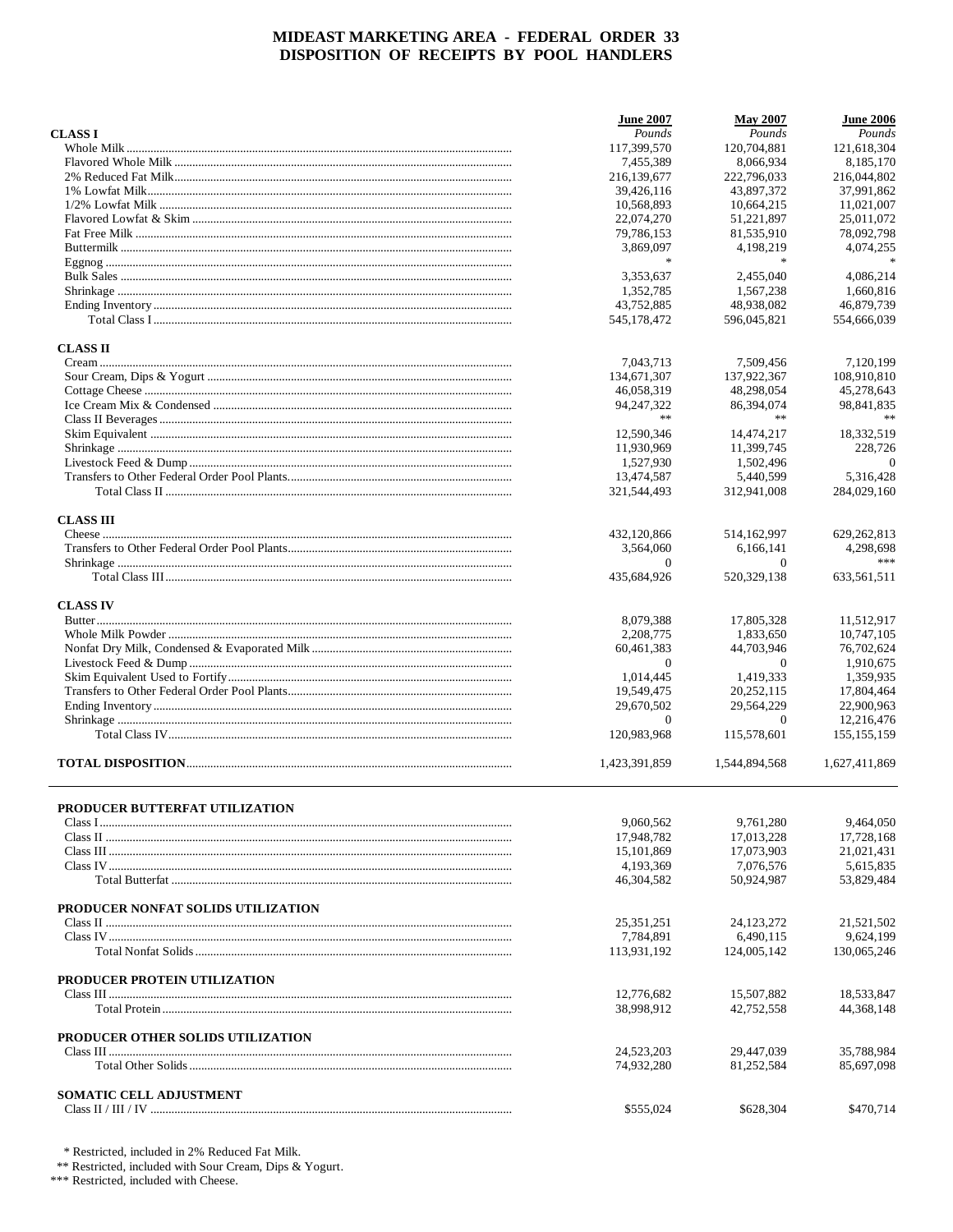|                                    | <b>July 2007</b>         | <b>June 2007</b>         | <b>July 2006</b>         |
|------------------------------------|--------------------------|--------------------------|--------------------------|
| <b>CLASS I</b>                     | Pounds                   | Pounds                   | Pounds                   |
|                                    | 119,807,123              | 117,399,570              | 122,922,151              |
|                                    | 7,707,062                | 7.455.389                | 8,034,946                |
|                                    | 219,709,292              | 216,139,677              | 217,694,433              |
|                                    | 38,680,060               | 39,426,116               | 39, 387, 127             |
|                                    | 10,812,590               | 10,568,893               | 11.471.457               |
|                                    | 19,715,142               | 22,074,270               | 21,383,393               |
|                                    | 80,095,854               | 79,786,153               | 79,884,230               |
|                                    | 4,050,993                | 3,869,097                | 4,140,613                |
|                                    | $\frac{1}{2}$            | $\ast$                   |                          |
|                                    | 2,759,065                | 3,353,637                | 5.146.252                |
|                                    | 1,191,679                | 1,352,785                | 2,310,269                |
|                                    | 41,554,873               | 43,752,885               | 39,071,812               |
|                                    | 546,083,733              | 545,178,472              | 551,446,683              |
| <b>CLASS II</b>                    |                          |                          |                          |
|                                    | 7,165,447                | 7,043,713                | 6,221,394                |
|                                    | 132,356,367              | 134,671,307              | 112,767,996              |
|                                    | 44,560,358               | 46,058,319               | 44,713,702               |
|                                    | 91,350,860               | 94, 247, 322             | 96,250,995               |
|                                    | **                       | **                       |                          |
|                                    | 11,364,665               | 12.590.346               | 17,986,673               |
|                                    | 313,230                  | 11,930,969               | **                       |
|                                    | $\mathbf{0}$             | 1,527,930                | $\Omega$                 |
|                                    | 11,969,920               | 13,474,587               | 3,273,350                |
|                                    | 299,080,847              | 321,544,493              | 281, 214, 110            |
| <b>CLASS III</b>                   |                          |                          |                          |
|                                    | 546,815,358              | 432,120,866              | 605,443,416              |
|                                    | 1,868,208                | $\theta$                 | 0                        |
|                                    | 5,154,700                | 3,564,060                | 4,114,206                |
|                                    | 13,508,315               | $\Omega$                 | $\Omega$                 |
|                                    | 567,346,581              | 435,684,926              | 609,557,622              |
|                                    |                          |                          |                          |
| <b>CLASS IV</b>                    |                          |                          |                          |
|                                    | 15,749,882               | 8,079,388                | 11,676,587               |
|                                    | 9,482,668                | 2,208,775                | 9,753,318                |
|                                    | 81,560,510               | 60,461,383               | 75,642,194               |
|                                    | $\theta$                 | $\theta$                 | 1,744,608                |
|                                    | 1,175,231                | 1,014,445                | 1,317,657                |
|                                    | 20,740,752               | 19,549,475               | 14,836,332               |
|                                    | 41,054,807               | 29,670,502               | 39,738,402               |
|                                    | $\mathbf{0}$             | $\theta$                 | 12,126,124               |
|                                    | 169,763,850              | 120,983,968              | 166,835,222              |
|                                    | 1,582,275,011            | 1,423,391,859            | 1,609,053,637            |
|                                    |                          |                          |                          |
| PRODUCER BUTTERFAT UTILIZATION     |                          |                          |                          |
|                                    | 9.327.215                | 9,060,562                | 9.321.895                |
|                                    | 17,153,126               | 17.948.782               | 17,550,853               |
|                                    | 18, 367, 348             | 15,101,869               | 20,095,718               |
|                                    | 6,887,198                | 4,193,369                | 6,455,933                |
|                                    | 51,734,887               | 46,304,582               | 53,424,399               |
| PRODUCER NONFAT SOLIDS UTILIZATION |                          |                          |                          |
|                                    | 23,791,200               | 25.351.251               | 21,978,274               |
|                                    | 11,013,312               | 7,784,891                | 11.315.127               |
|                                    | 127,435,630              | 113,931,192              | 129,758,150              |
|                                    |                          |                          |                          |
| PRODUCER PROTEIN UTILIZATION       | 16,593,280               | 12,776,682               | 17,846,311               |
|                                    | 43,466,795               | 38,998,912               | 44,137,689               |
|                                    |                          |                          |                          |
| PRODUCER OTHER SOLIDS UTILIZATION  |                          |                          |                          |
|                                    | 32,050,933<br>83,968,835 | 24,523,203<br>74,932,280 | 34,685,334<br>85,620,461 |
|                                    |                          |                          |                          |
| <b>SOMATIC CELL ADJUSTMENT</b>     |                          |                          |                          |
|                                    | \$577,430                | \$555,024                | \$299,183                |

\* Restricted, included in 2% Reduced Fat Milk.

\*\* Restricted, included with Sour Cream, Dips & Yogurt.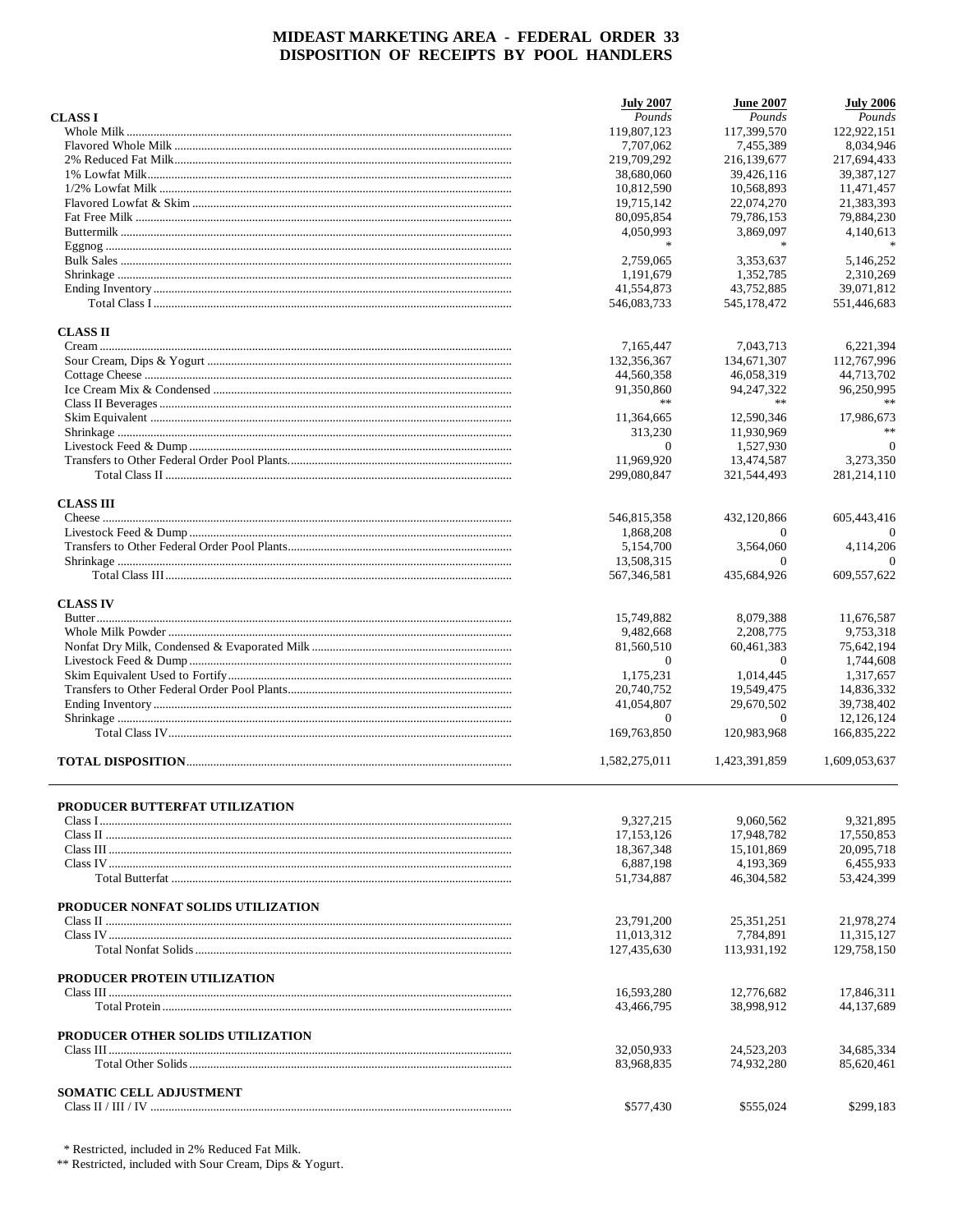|                                    | August 2007    | <b>July 2007</b> | <b>August 2006</b> |
|------------------------------------|----------------|------------------|--------------------|
| <b>CLASS I</b>                     | Pounds         | Pounds           | Pounds             |
|                                    | 125, 166, 149  | 119,807,123      | 127,278,606        |
|                                    | 8,312,496      | 7,707,062        | 8,934,859          |
|                                    | 229,384,440    | 219,709,292      | 227,634,580        |
|                                    | 42,461,711     | 38,680,060       | 40,194,715         |
|                                    | 10,970,618     | 10,812,590       | 11,200,710         |
|                                    | 32,222,750     | 19,715,142       | 32,218,249         |
|                                    | 84,429,695     | 80,095,854       | 81,773,535         |
|                                    | 4,193,047      | 4,050,993        | 4,311,820          |
|                                    | $\ast$         | $\ast$           | $\mathbf{g}$       |
|                                    | 11,210,163     | 2,759,065        | 17, 104, 194       |
|                                    | 2,410,443      | 1,191,679        | 1,807,024          |
|                                    | 52,506,421     | 41,554,873       | 48,566,574         |
|                                    | 603,267,933    | 546,083,733      | 601,024,866        |
| <b>CLASS II</b>                    |                |                  |                    |
|                                    | 7,479,622      | 7,165,447        | 6,682,288          |
|                                    | 81,277,767     | 132,356,367      | 126,518,632        |
|                                    | 40,700,724     | 44,560,358       | 52,482,776         |
|                                    | 72,026,310     | 91,350,860       | 87,260,704         |
|                                    | **             | **               |                    |
|                                    |                |                  | 18,795,649         |
|                                    | 14,336,352     | 11,364,665       | %                  |
|                                    | $\Omega$       | 313,230          |                    |
|                                    | 5,653,621      | 11,969,920       | 9,492,982          |
|                                    | 221,474,396    | 299,080,847      | 301,233,031        |
| <b>CLASS III</b>                   |                |                  |                    |
|                                    | 426,083,961    | 546,815,358      | 464,968,214        |
|                                    | 2,159,740      | 1.868.208        | $\Omega$           |
|                                    | 4.985.703      | 5,154,700        | 7,534,145          |
|                                    | 12,023,202     | 13,508,315       | $\Omega$           |
|                                    | 445,252,606    | 567, 346, 581    | 472,502,359        |
| <b>CLASS IV</b>                    |                |                  |                    |
|                                    | 9,747,324      | 15,749,882       | 8,578,832          |
|                                    | 7,288,323      | 9,482,668        | 10,429,381         |
|                                    | 52,606,344     | 81,560,510       | 27,067,537         |
|                                    | $\Omega$       | $\Omega$         | 2,007,068          |
|                                    | 1,376,784      | 1,175,231        | 1,394,558          |
|                                    | 11,597,033     | 20,740,752       | 23,351,071         |
|                                    | 19,116,654     | 41,054,807       | 27,142,845         |
|                                    | $\overline{0}$ | $\theta$         | 10,615,067         |
|                                    | 101,732,462    | 169,763,850      | 110,586,359        |
|                                    |                |                  |                    |
|                                    | 1,371,727,397  | 1,582,275,011    | 1,485,346,615      |
|                                    |                |                  |                    |
| PRODUCER BUTTERFAT UTILIZATION     | 10,169,120     | 9,327,215        | 10,265,584         |
|                                    | 14,970,411     | 17,153,126       | 17,668,988         |
|                                    |                |                  |                    |
|                                    | 14,764,894     | 18,367,348       | 15,431,820         |
|                                    | 4,386,916      | 6,887,198        | 5,029,530          |
|                                    | 44,291,341     | 51,734,887       | 48,395,922         |
| PRODUCER NONFAT SOLIDS UTILIZATION |                |                  |                    |
|                                    | 16,412,587     | 23,791,200       | 23,182,557         |
|                                    | 5,854,166      | 11,013,312       | 5.367.620          |
|                                    | 108,324,919    | 127,435,630      | 117,516,720        |
| PRODUCER PROTEIN UTILIZATION       |                |                  |                    |
|                                    | 12,593,136     | 16,593,280       | 13,683,345         |
|                                    | 36,951,181     | 43,466,795       | 40,169,946         |
|                                    |                |                  |                    |
| PRODUCER OTHER SOLIDS UTILIZATION  |                |                  |                    |
|                                    | 24,289,116     | 32,050,933       | 26, 347, 136       |
|                                    | 71,373,738     | 83,968,835       | 77,346,774         |
| <b>SOMATIC CELL ADJUSTMENT</b>     |                |                  |                    |
|                                    | \$262,100      | \$577,430        | \$126,907          |
|                                    |                |                  |                    |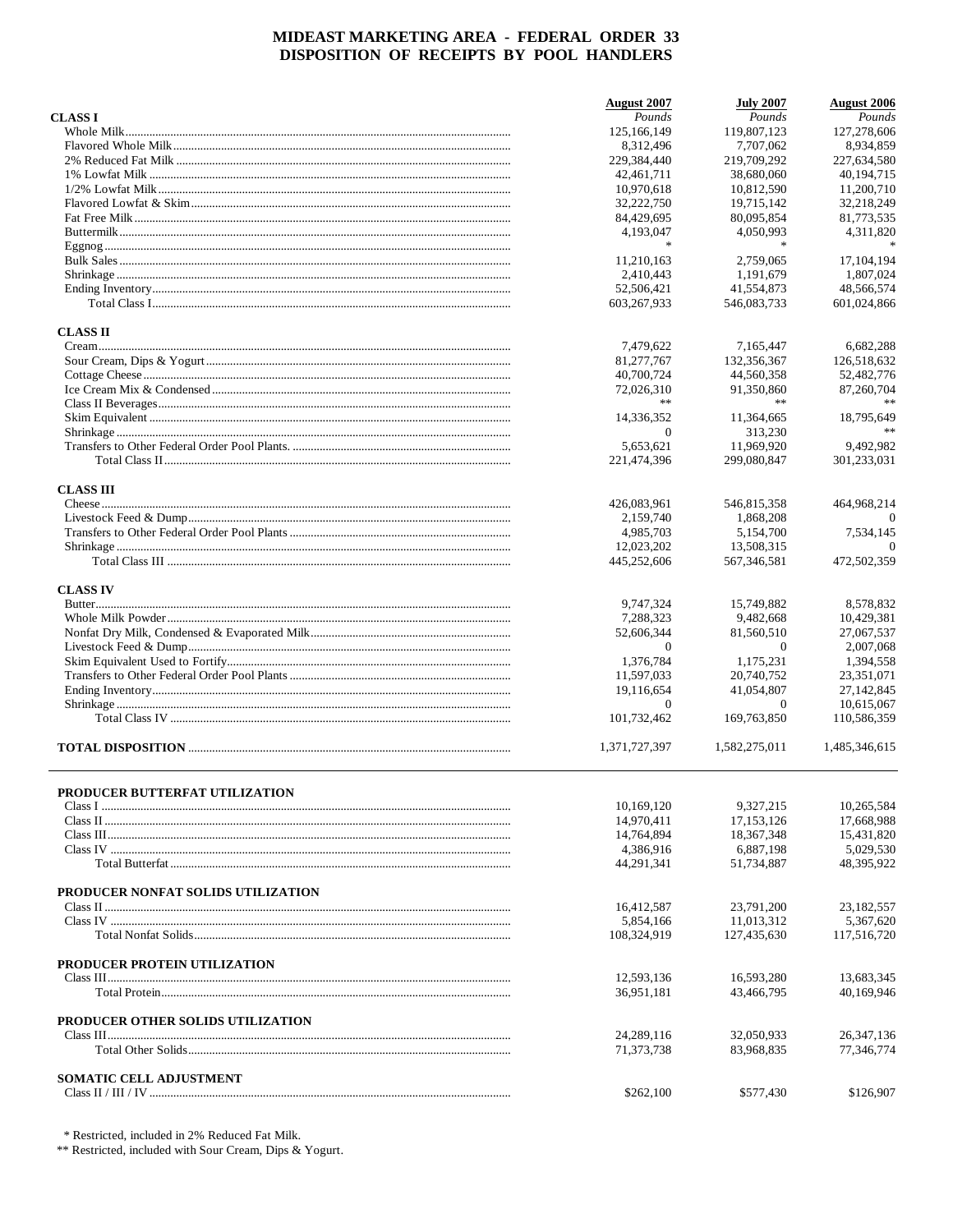|                                    | September 2007            | <b>August 2007</b>         | September 2006              |
|------------------------------------|---------------------------|----------------------------|-----------------------------|
| <b>CLASS I</b>                     | Pounds                    | Pounds                     | Pounds                      |
|                                    | 114,963,982               | 125,166,149                | 129,536,427                 |
|                                    | 7,595,216                 | 8,312,496                  | 8,593,547                   |
|                                    | 217,505,345               | 229,384,440                | 227,832,624                 |
|                                    | 44,051,318                | 42,461,711                 | 45,658,503                  |
|                                    | 10,088,171                | 10,970,618                 | 12, 191, 288                |
|                                    | 47,780,788                | 32,222,750                 | 54,416,600                  |
|                                    | 81,271,947                | 84,429,695                 | 85,331,930                  |
|                                    | 4,300,298                 | 4,193,047<br>$\frac{1}{2}$ | 4,103,299                   |
|                                    | 147,455                   |                            | 342,313                     |
|                                    | 13,553,226                | 11,210,163                 | 16,804,036                  |
|                                    | 1,605,103                 | 2.410.443                  | 1,312,949                   |
|                                    | 46,126,694<br>588,989,543 | 52,506,421<br>603,267,933  | 50,202,888<br>636, 326, 404 |
| <b>CLASS II</b>                    |                           |                            |                             |
|                                    | 7,725,055                 | 7,479,622                  | 6,251,650                   |
|                                    | 106,146,617               | 81,277,767                 | 122,516,310                 |
|                                    | 34,855,783                | 40,700,724                 | 48,226,426                  |
|                                    | 57, 362, 272              | 72,026,310                 | 71,482,219                  |
|                                    | **                        | **                         |                             |
|                                    | 10,922,185                | 14,336,352                 | 12,416,909                  |
|                                    | $\ast$ $\ast$             | $\Omega$                   |                             |
|                                    | 3,615,689                 | 5,653,621                  | 8,250,286                   |
|                                    | 220,627,601               | 221,474,396                | 269,143,800                 |
| <b>CLASS III</b>                   |                           |                            |                             |
|                                    | 455,613,847               | 426,083,961                | 359,344,926                 |
|                                    | 1,985,860                 | 2,159,740                  | $\Omega$                    |
|                                    | 10,474,087                | 4,985,703                  | 827,539                     |
|                                    | 10,743,383                | 12,023,202                 | $\Omega$                    |
|                                    | 478,817,177               | 445,252,606                | 360, 172, 465               |
| <b>CLASS IV</b>                    |                           |                            |                             |
|                                    | 10,795,010                | 9,747,324                  | 11,891,529                  |
|                                    | 6,262,050                 | 7,288,323                  | 5,672,495                   |
|                                    | 46,860,885                | 52,606,344                 | 23,030,623                  |
|                                    | $\mathbf{0}$              | $\Omega$                   | 1,734,672                   |
|                                    | 1,374,735                 | 1,376,784                  | 2,007,033                   |
|                                    | 14,119,612                | 11,597,033                 | 28,218,697                  |
|                                    | 45,370,830                | 19,116,654                 | 30,975,549                  |
|                                    | $\mathbf{0}$              | $\Omega$                   | 10,265,851                  |
|                                    | 124,783,122               | 101,732,462                | 113,796,449                 |
|                                    | 1,413,217,443             | 1.371.727.397              | 1,379,439,118               |
|                                    |                           |                            |                             |
| PRODUCER BUTTERFAT UTILIZATION     | 9.435.528                 | 10,169,120                 | 10,523,569                  |
|                                    | 13,923,564                | 14,970,411                 | 15,149,076                  |
|                                    | 17,427,165                | 14,764,894                 | 12,998,725                  |
|                                    | 6,246,062                 | 4,386,916                  | 7,406,632                   |
|                                    | 47,032,319                | 44,291,341                 | 46,078,002                  |
|                                    |                           |                            |                             |
| PRODUCER NONFAT SOLIDS UTILIZATION |                           |                            |                             |
|                                    | 17,594,186                | 16,412,587                 | 21,263,120                  |
|                                    | 8,128,203                 | 5,854,166                  | 6,655,609                   |
|                                    | 114, 197, 218             | 108,324,919                | 110,072,461                 |
| PRODUCER PROTEIN UTILIZATION       |                           |                            |                             |
|                                    | 14,216,429                | 12,593,136                 | 10,701,275                  |
|                                    | 39,553,865                | 36,951,181                 | 38,434,989                  |
| PRODUCER OTHER SOLIDS UTILIZATION  |                           |                            |                             |
|                                    | 26,858,063                | 24,289,116                 | 19,937,591                  |
|                                    | 74,643,353                | 71,373,738                 | 71,637,472                  |
| SOMATIC CELL ADJUSTMENT            |                           |                            |                             |
| Class II / III / IV                | \$383,696                 | \$262,100                  | \$197,399                   |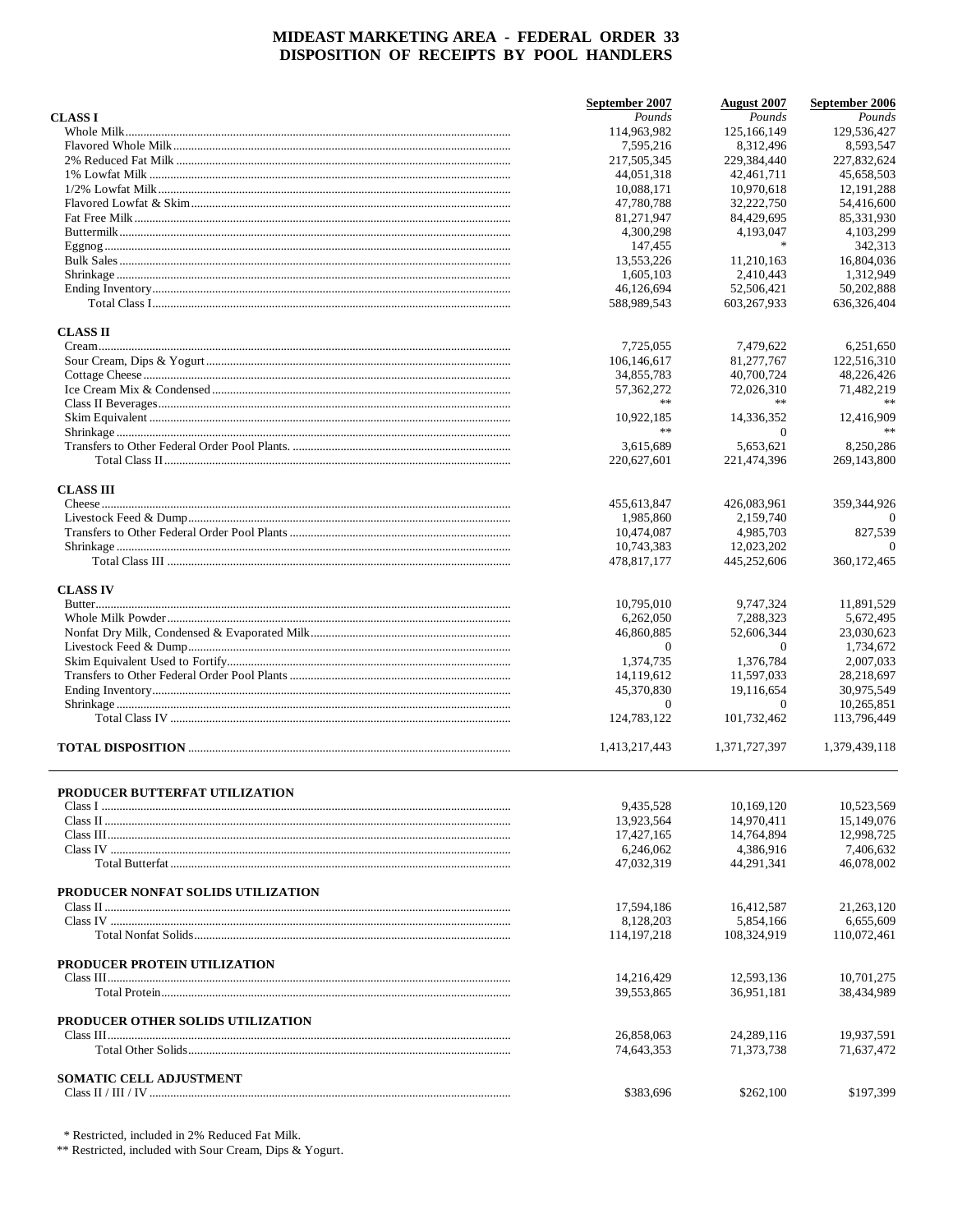|                                    | October 2007              | September 2007            | October 2006              |
|------------------------------------|---------------------------|---------------------------|---------------------------|
| <b>CLASS I</b>                     | Pounds                    | Pounds                    | Pounds                    |
|                                    | 121, 144, 153             | 114,963,982               | 130, 160, 122             |
|                                    | 12,594,376                | 7,595,216                 | 8,871,273                 |
|                                    | 234,732,640               | 217,505,345               | 227, 763, 338             |
|                                    | 46,886,899                | 44,051,318                | 43,827,636                |
|                                    | 10,792,475                | 10,088,171                | 11.086.935                |
|                                    | 54,085,890                | 47,780,788                | 55,645,943                |
|                                    | 87,210,439                | 81,271,947                | 82,631,756                |
|                                    | 4,373,895                 | 4,300,298                 | 4,265,232                 |
|                                    | 1,165,410                 | 147,455                   | 807,138                   |
|                                    | 13,352,745                | 13,553,226                | 11,241,028                |
|                                    | 1.986.487                 | 1,605,103                 | 2,137,493                 |
|                                    | 45,436,845<br>633,762,254 | 46,126,694<br>588,989,543 | 46,407,129<br>624,845,023 |
| <b>CLASS II</b>                    |                           |                           |                           |
|                                    | 9,019,592                 | 7,725,055                 | 6,202,991                 |
|                                    | 63,393,188                | 106,146,617               | 113,912,846               |
|                                    | 37, 351, 630              | 34,855,783                | 49,806,763                |
|                                    | 52,373,475                | 57, 362, 272              | 68,522,774                |
|                                    |                           |                           |                           |
|                                    | 11,404,693                | 10,922,185                | 10,232,087                |
|                                    | 11,352                    |                           |                           |
|                                    | 5,884,493                 | 3,615,689                 | 9.515.825                 |
|                                    | 179,438,423               | 220,627,601               | 258,193,286               |
| <b>CLASS III</b>                   |                           |                           |                           |
|                                    | 463,661,339               | 455,613,847               | 470,634,371               |
|                                    | 1,530,059                 | 1,985,860                 | $\Omega$                  |
|                                    | 9,722,237                 | 10,474,087                | 526,102                   |
|                                    | 11,704,454                | 10,743,383                | $\Omega$                  |
|                                    | 486,618,089               | 478,817,177               | 471,160,473               |
| <b>CLASS IV</b>                    |                           |                           |                           |
|                                    | 12,741,370                | 10,795,010                | 14,366,349                |
|                                    | 8,244,579                 | 6,262,050                 | 6,654,325                 |
|                                    | 34,865,165                | 46,860,885                | 18,941,135                |
|                                    | $\theta$<br>1,592,981     | $\Omega$<br>1,374,735     | 1,442,664<br>1,816,635    |
|                                    | 11,587,799                | 14,119,612                | 27, 264, 176              |
|                                    | 38,222,805                | 45,370,830                | 33,729,166                |
|                                    | $\Omega$                  | $\Omega$                  | 11,625,440                |
|                                    | 107,254,699               | 124,783,122               | 115,839,890               |
|                                    | 1,407,073,465             | 1,413,217,443             | 1,470,038,672             |
|                                    |                           |                           |                           |
| PRODUCER BUTTERFAT UTILIZATION     |                           |                           |                           |
|                                    | 10,451,505                | 9,435,528                 | 10,520,041<br>15,608,154  |
|                                    | 13,798,816                | 13,923,564                |                           |
|                                    | 16,837,290                | 17,427,165                | 16,406,424                |
|                                    | 6,113,407                 | 6,246,062                 | 8,392,102                 |
|                                    | 47,201,018                | 47,032,319                | 50,926,721                |
| PRODUCER NONFAT SOLIDS UTILIZATION |                           |                           |                           |
|                                    | 13,575,391                | 17,594,186                | 20,626,083                |
|                                    | 4,981,454                 | 8,128,203                 | 6,334,736                 |
|                                    | 112,216,835               | 114, 197, 218             | 118,990,918               |
| PRODUCER PROTEIN UTILIZATION       |                           |                           |                           |
|                                    | 14,583,323                | 14,216,429                | 14,356,966                |
|                                    | 39,496,511                | 39,553,865                | 42,145,479                |
| PRODUCER OTHER SOLIDS UTILIZATION  | 26,887,602                | 26,858,063                | 26,232,874                |
|                                    | 72,720,324                | 74,643,353                | 76,845,439                |
| <b>SOMATIC CELL ADJUSTMENT</b>     |                           |                           |                           |
|                                    | \$483,151                 | \$383,696                 | \$375,689                 |

\* Restricted, included with Sour Cream, Dips & Yogurt.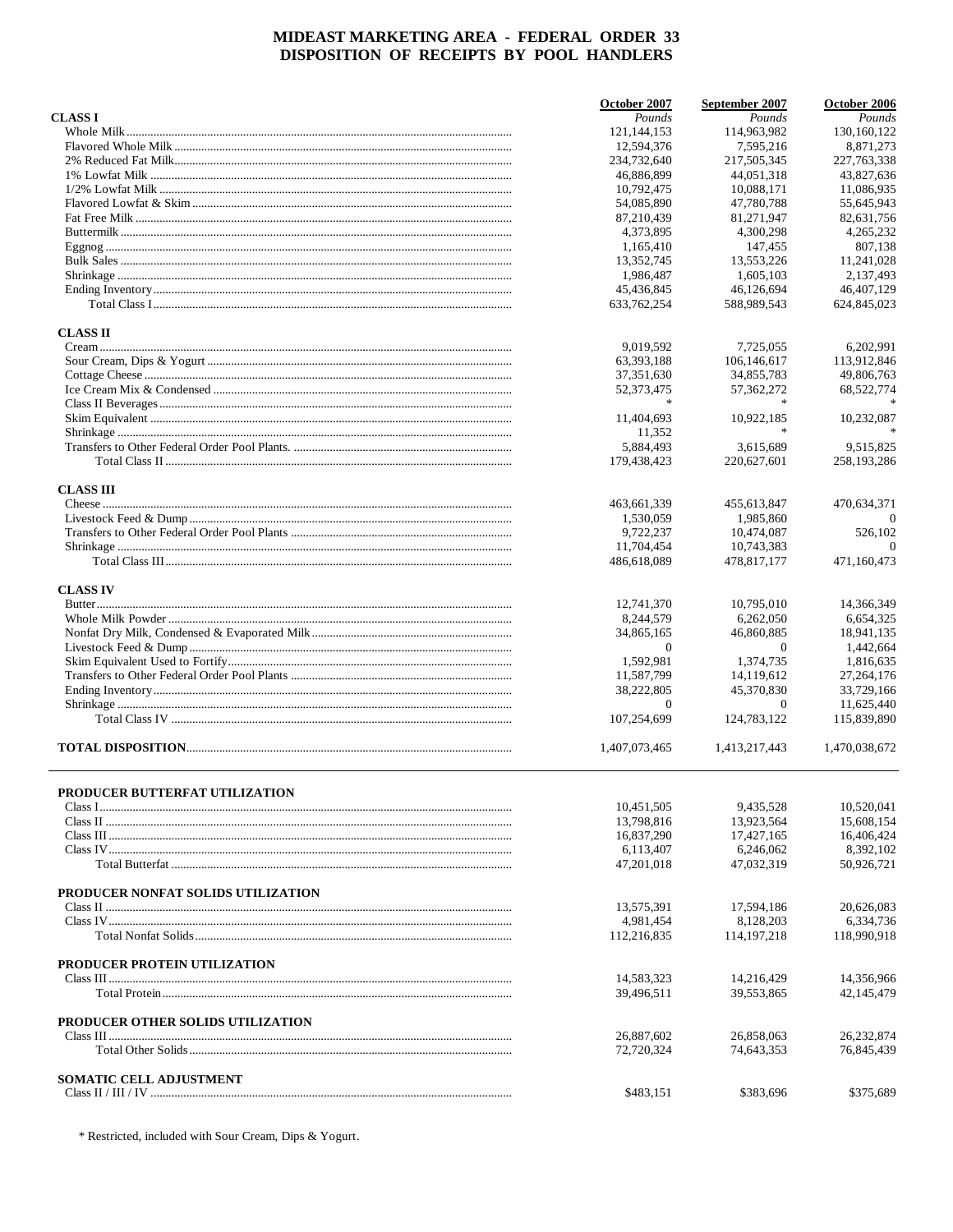|                                    | November 2007            | October 2007             | November 2006            |
|------------------------------------|--------------------------|--------------------------|--------------------------|
| <b>CLASS I</b>                     | Pounds                   | Pounds                   | Pounds                   |
|                                    | 125,288,116              | 121, 144, 153            | 130, 144, 185            |
|                                    | 7,611,543                | 12,594,376               | 8,274,357                |
|                                    | 231,732,174              | 234,732,640              | 226, 173, 408            |
|                                    | 44,731,926               | 46,886,899               | 43.685.934               |
|                                    | 10,571,496               | 10,792,475               | 11.130.117               |
|                                    | 47,230,719               | 54,085,890               | 51,417,757               |
|                                    | 84,730,239               | 87,210,439               | 81,138,821               |
|                                    | 4,381,991                | 4,373,895                | 4,856,608                |
|                                    | 4,995,268                | 1,165,410                | 5,833,875                |
|                                    | 9.046.185                | 13,352,745               | 9,287,335                |
|                                    | 1,075,858                | 1,986,487                | 1,999,031                |
|                                    | 51,347,166               | 45,436,845               | 51,308,047               |
|                                    | 622,742,681              | 633.762.254              | 625,249,475              |
| <b>CLASS II</b>                    |                          |                          |                          |
|                                    | 8,704,092                | 9,019,592                | 6,872,089                |
|                                    | 59,297,508               | 63,393,188               | 109,885,281              |
|                                    | 32,478,734               | 37, 351, 630             | 49,307,991               |
|                                    |                          |                          |                          |
|                                    | 41,106,374               | 52, 373, 475             | 67,664,685               |
|                                    |                          |                          |                          |
|                                    | 9,886,183                | 11,404,693               | 7,561,463                |
|                                    | 10,897                   | 11,352                   | 11,275,044               |
|                                    | 5,479,030                | 5,884,493                | 10,763,134               |
|                                    | $\mathbf{0}$             | $\Omega$                 | 1,527,198                |
|                                    | 156,962,818              | 179,438,423              | 264,856,885              |
| <b>CLASS III</b>                   |                          |                          |                          |
|                                    | 492,920,667              | 463,661,339              | 438,416,323              |
|                                    | 2.429.578                | 1.530.059                | $\Omega$                 |
|                                    | 11,639,360               | 9,722,237                | 1,079,144                |
|                                    | 10,203,429               | 11,704,454               | $\Omega$                 |
|                                    | 517,193,034              | 486,618,089              | 439,495,467              |
| <b>CLASS IV</b>                    |                          |                          |                          |
|                                    | 15,152,670               | 12,741,370               | 15,090,135               |
|                                    | 10,166,102               | 8,244,579                | 4,805,119                |
|                                    | 38,256,802               | 34,865,165               | 19,229,619               |
|                                    | 2,107,209                | 1,592,981                | 2,447,809                |
|                                    | 9,556,380                | 11,587,799               | 25,410,855               |
|                                    | 22,798,520               | 38,222,805               | 32, 325, 432             |
|                                    | 98,037,683               | 107,254,699              | 99,308,969               |
|                                    | 1,394,936,216            | 1,407,073,465            | 1.428.910.796            |
|                                    |                          |                          |                          |
| PRODUCER BUTTERFAT UTILIZATION     |                          |                          |                          |
|                                    | 10,525,268               | 10,451,505               | 10,768,811               |
|                                    | 13,088,558               | 13,798,816               | 15,881,693               |
|                                    | 17,722,216               | 16,837,290               | 15,737,347               |
|                                    | 6,780,312                | 6,113,407                | 7,137,143                |
|                                    | 48,116,354               | 47,201,018               | 49,524,994               |
| PRODUCER NONFAT SOLIDS UTILIZATION |                          |                          |                          |
|                                    | 11,445,280               | 13,575,391               | 21,320,924               |
|                                    | 4.947.376                | 4,981,454                | 4,477,628                |
|                                    | 111,801,687              | 112,216,835              | 115.125.956              |
| PRODUCER PROTEIN UTILIZATION       |                          |                          |                          |
|                                    | 15,593,235               | 14,583,323               | 13,344,063               |
|                                    | 39,910,697               | 39,496,511               | 40,836,776               |
|                                    |                          |                          |                          |
| PRODUCER OTHER SOLIDS UTILIZATION  |                          |                          |                          |
|                                    | 28,128,029<br>71,890,990 | 26,887,602<br>72,720,324 | 24,314,938<br>74,289,180 |
|                                    |                          |                          |                          |
| SOMATIC CELL ADJUSTMENT            |                          |                          |                          |
|                                    | \$665,131                | \$483,151                | \$464,853                |

 $^\ast$  Restricted, included with Sour Cream, Dips & Yogurt.